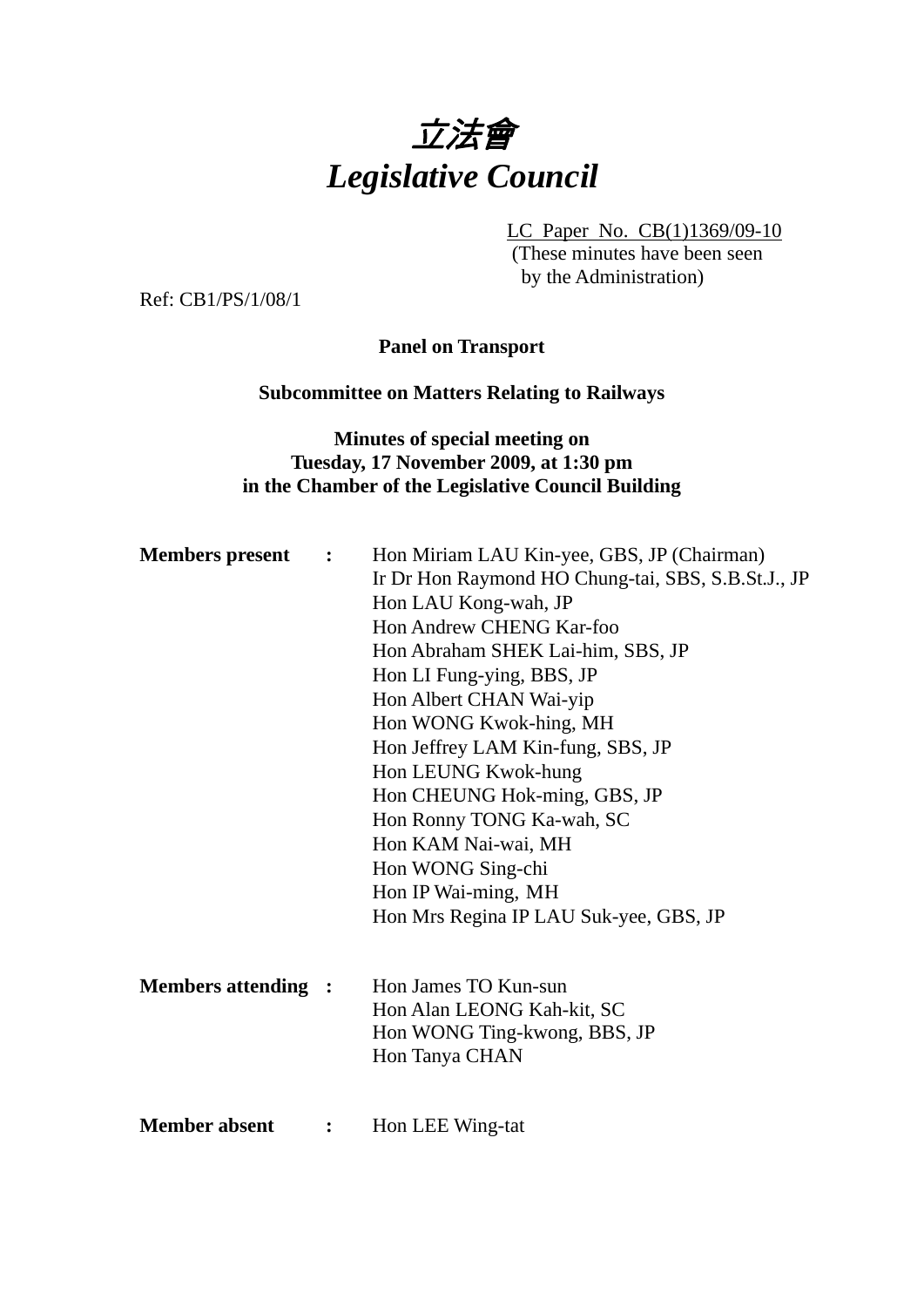| <b>Public Officers</b><br>attending | <b>Agenda item I</b>                                                                               |
|-------------------------------------|----------------------------------------------------------------------------------------------------|
|                                     | Ms Eva CHENG<br>Secretary for Transport and Housing                                                |
|                                     | Mr Philip YUNG<br>Deputy Secretary for Transport & Housing                                         |
|                                     | Mr WAI Chi-sing<br>Director of Highways                                                            |
|                                     | Mr WAN Man-lung<br>Principal Government Engineer/Railway<br>Development, Highways Department       |
|                                     | Mr David TO<br><b>Assistant Commissioner for Transport/Planning</b><br><b>Transport Department</b> |
| <b>Attendance by</b><br>invitation  | <b>MTR Corporation Limited</b>                                                                     |
|                                     | Mr Malcolm GIBSON<br><b>Head of Project Engineering</b>                                            |
|                                     | Mr Frank YUEN<br>Design Manager – XRL                                                              |
|                                     | Miss Maggie SO<br>Senior Manager - Projects and Property<br>Communications                         |
| <b>Clerk in attendance :</b>        | Ms Joanne MAK<br>Chief Council Secretary (1)2                                                      |
| <b>Staff in attendance</b>          | Mr Ken WOO<br>Council Secretary (1)2                                                               |
|                                     | <b>Miss Winnie CHENG</b><br>Legislative Assistant (1)5                                             |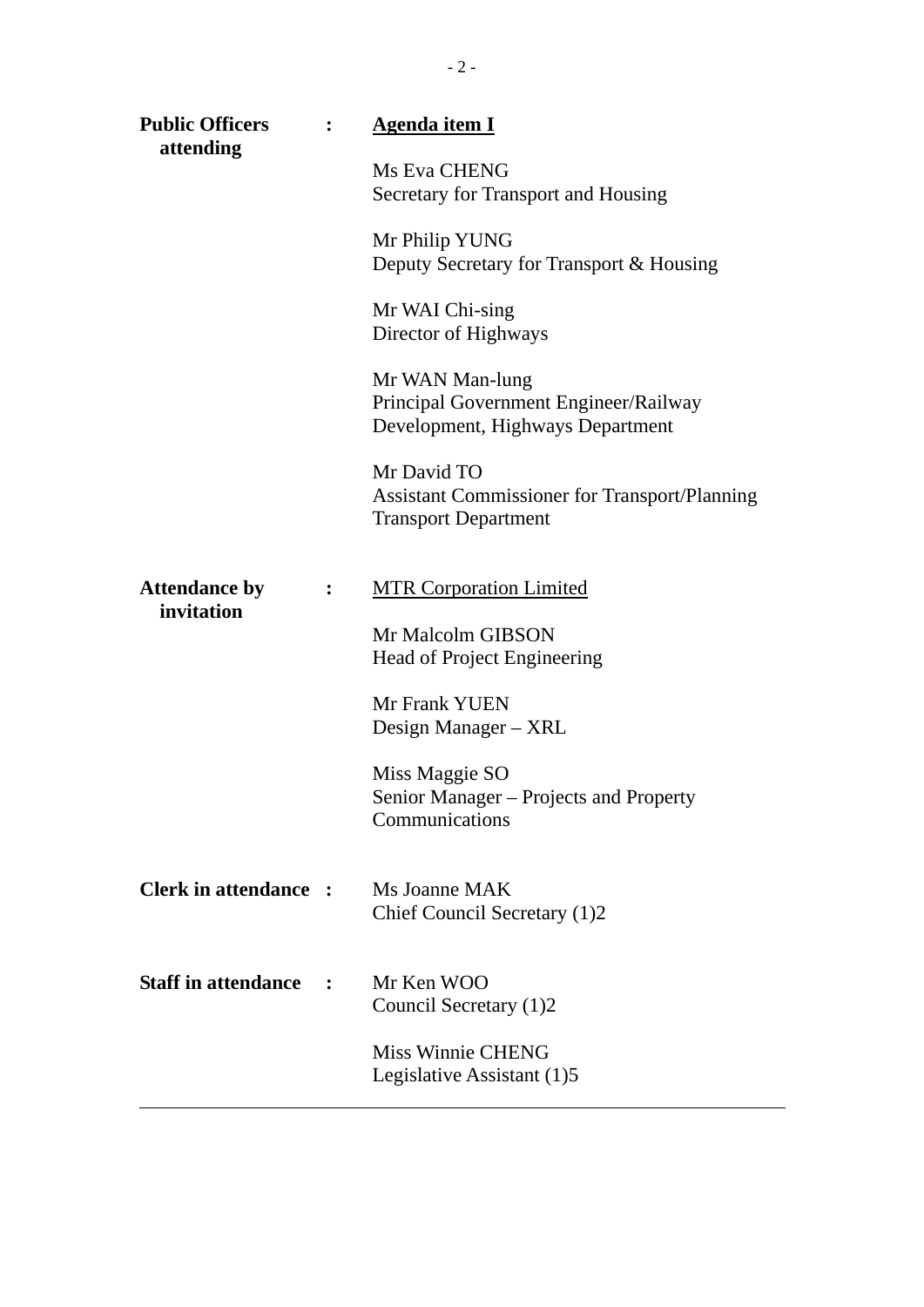## Action

| I |                                                       |                          | Funding arrangement of the Hong Kong section of the |           |
|---|-------------------------------------------------------|--------------------------|-----------------------------------------------------|-----------|
|   | <b>Guangzhou-Shenzhen-Hong Kong Express Rail Link</b> |                          |                                                     |           |
|   | (LC Paper No. CB(1)356/09-10(01)                      | $\overline{\phantom{0}}$ | Administration's                                    | paper     |
|   |                                                       |                          | attaching a draft Public                            |           |
|   |                                                       |                          | Works Subcommittee                                  |           |
|   |                                                       |                          | (PWSC) paper on special                             |           |
|   |                                                       |                          | ex-gratia payments                                  |           |
|   | LC Paper No. $CB(1)361/09-10(01)$                     |                          | Administration's                                    | paper     |
|   |                                                       |                          | attaching two                                       | draft     |
|   |                                                       |                          | PWSC papers on                                      | the       |
|   |                                                       |                          | construction                                        | of<br>the |
|   |                                                       |                          | railway works                                       | and       |
|   |                                                       |                          | non-railway                                         | works     |
|   |                                                       |                          | respectively                                        |           |
|   | LC Paper No. $CB(1)356/09-10(02)$                     |                          | Supplementary                                       |           |
|   |                                                       |                          | information on the Hong<br>Kong section of the      |           |
|   |                                                       |                          |                                                     |           |
|   |                                                       |                          | Guangzhou-Shenzhen-<br>Hong Kong Express Rail       |           |
|   |                                                       |                          | Link (XRL) provided by                              |           |
|   |                                                       |                          | the Administration                                  |           |
|   | LC Paper No. $CB(1)389/09-10(01)$                     |                          | Administration's                                    | paper     |
|   |                                                       |                          | on location of the West                             |           |
|   |                                                       |                          | Kowloon Terminus and                                |           |
|   |                                                       |                          | supporting facilities                               |           |
|   | LC Paper No. $CB(1)399/09-10(01)$                     |                          | Administration's                                    | paper     |
|   |                                                       |                          | the Hong<br>on                                      | Kong      |
|   |                                                       |                          | of XRL<br>section                                   |           |
|   |                                                       |                          | operational viability                               |           |
|   | LC Paper No. CB(1)417/09-10(01)                       |                          | Paper<br>on                                         | Airport   |
|   |                                                       |                          | Railway                                             | Capacity  |
|   |                                                       |                          | provided by the MTR                                 |           |
|   |                                                       |                          | <b>Corporation Limited</b>                          |           |
|   | LC Paper No. $CB(1)423/09-10(01)-(03)$                |                          | Powerpoint presentation                             |           |
|   |                                                       |                          | materials provided                                  | by        |
|   |                                                       |                          | the Administration                                  | on        |
|   |                                                       |                          | "Hong Kong section of                               |           |
|   |                                                       |                          | Guangzhou-Shenzhen-                                 |           |
|   |                                                       |                          | Hong Kong Express Rail                              |           |
|   |                                                       |                          | Link"                                               |           |
|   | Legislative Council Brief                             |                          | Legislative                                         | Council   |
|   |                                                       |                          | Brief on the Hong Kong                              |           |
|   |                                                       |                          | section<br>of                                       | XRL:      |
|   |                                                       |                          | <b>Authorization of Scheme</b>                      |           |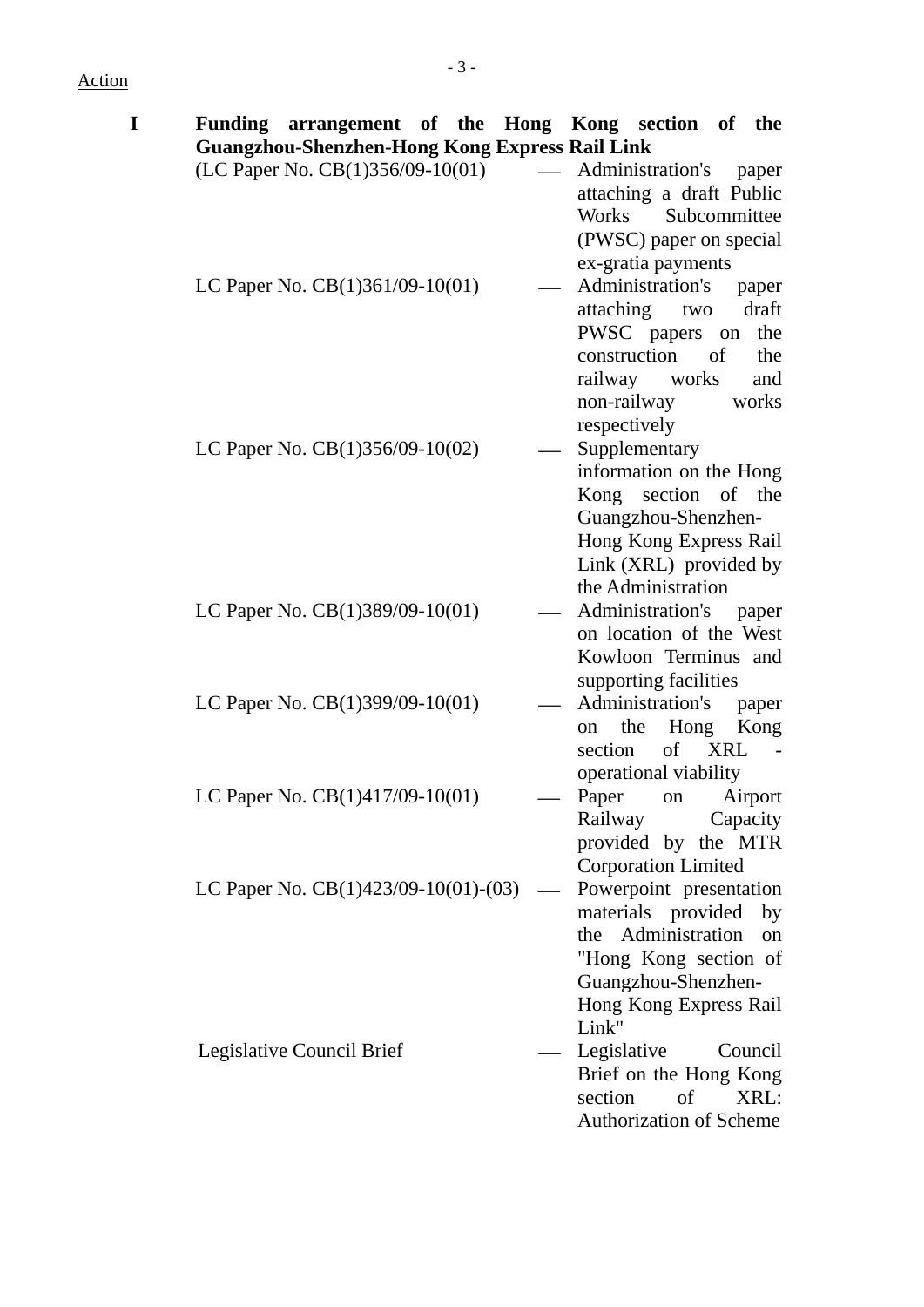| Legislative Council Brief          | - Legislative Council Brief |
|------------------------------------|-----------------------------|
|                                    | on the Hong Kong section    |
|                                    | Funding<br>XRL:<br>of       |
|                                    | Arrangement and Special     |
|                                    | <b>Rehousing Package</b>    |
| LC Paper No. $CB(1)2582/08-09(02)$ | Background brief on XRL     |
|                                    | (Hong Kong Section)         |
|                                    | prepared<br>the<br>by       |
|                                    | Legislative<br>Council      |
|                                    | Secretariat)                |

The Subcommittee deliberated (index of proceedings attached at **Annex**).

2. The Subcommittee continued discussion on the funding arrangements for the Hong Kong section of the Guangzhou-Shenzhen-Hong Kong Express Rail Link (XRL). Members in general expressed grave concern on the traffic impact on the West Kowloon area brought about by the Hong Kong section of XRL and the West Kowloon Cultural District (WKCD) projects. Ms LI Fung-ying and Mr LAU Kong-wah considered that pedestrian linkage with facilities like travelators were necessary to be provided to facilitate XRL commuters traveling from the West Kowloon Terminus (WKT) to the Kowloon Station of the Airport Express or the Austin Station of the Kowloon Southern Link. Mr LAU Kong-wah further suggested establishing an underground walkway to link the WKT with the MTR Jordan Station.

3. In response, the Administration advised that a number of essential road improvement works as recommended in the West Kowloon Reclamation Development Traffic Study would be implemented to segregate inter-district and local traffic by a three-layered road network. Such design would effectively connect the local road network directly to major roads in the region, thus ensuring smooth inter-district and local traffic flow. The Administration further pointed out that pedestrian linkage with the Kowloon Station and the Austin Station would be made through at-grade pedestrian zones, footbridges and subways. It would take about 8-10 and 2-3 minutes' walk from the WKT to the Kowloon Station and the Austin Station respectively.

4. Members including Mr Andrew CHENG, Mr Ronny TONG, Mr Alan LEONG and Mr Albert CHAN expressed concern on the patronage forecast and the operational viability of the project. In response, the Administration emphasized that the patronage and the financial return of the project were estimated based on a base case scenario. Relevant projected figures are as follows -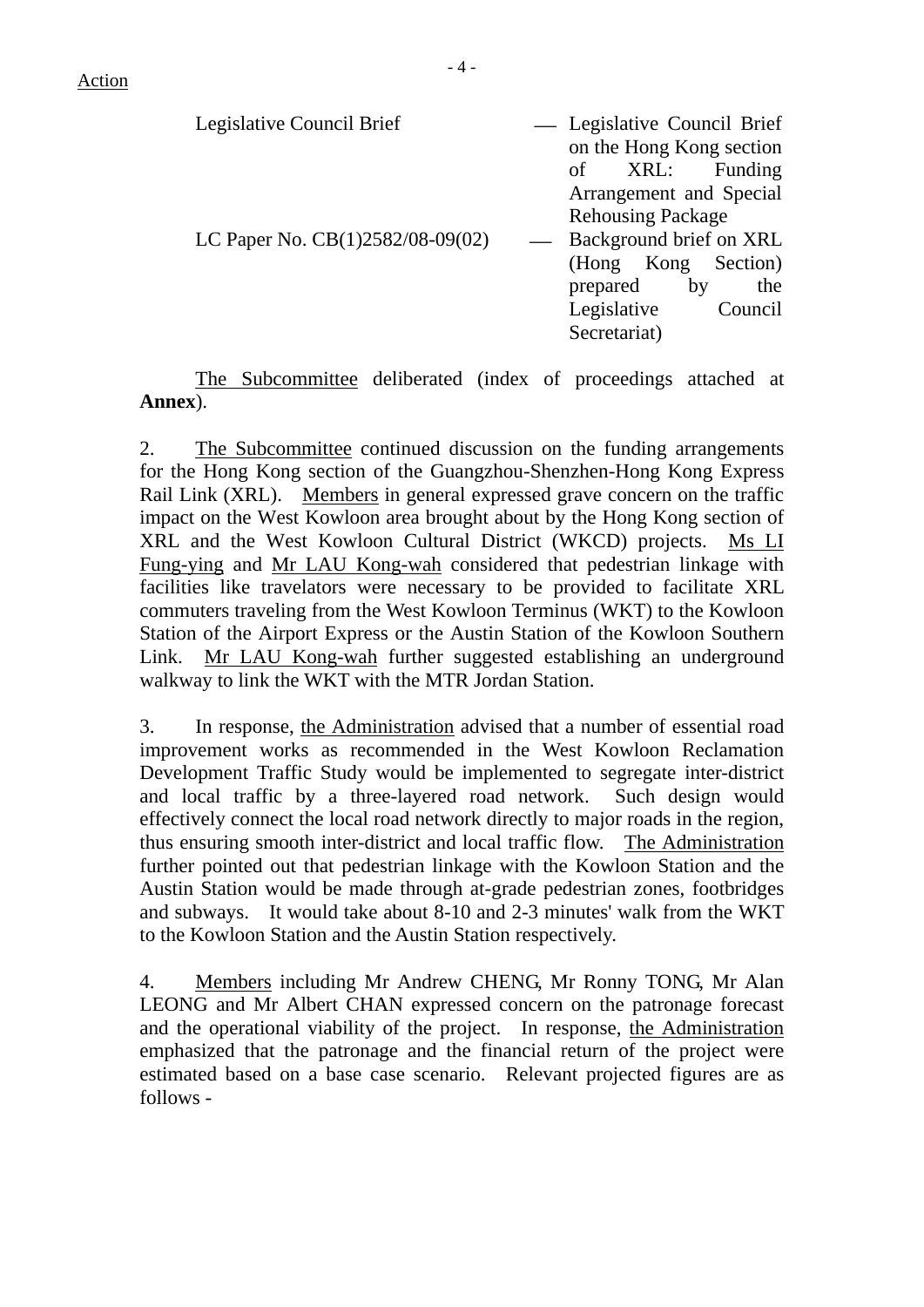Admin

| Figures in "\$B" (money of the day prices)                               | 2016    | 2031    |
|--------------------------------------------------------------------------|---------|---------|
| Estimated daily patronage                                                |         | 160.000 |
| Operating revenue                                                        | 1 1 1 8 | 3.606   |
| Operating cost                                                           |         |         |
| Earnings before interest, tax, depreciation and<br>amortization (EBITDA) | 0.385   | 2.188   |
| Operating margin                                                         |         |         |

5. The Administration pointed out that, with the above projections, 42 million hours of average annual time savings and \$87 billion of discounted economic benefits over 50 years of operation could be derived at. Considering the above direct economic benefits alone, the economic internal rate of return (EIRR) over 50 years of operation was measured at around 6%, thus supporting the economic viability of the project. The Administration further explained that the above projections had not accounted for the indirect economic benefits to be brought about by the Hong Kong section of XRL. These would mainly include the synergistic effect with markets in the Pearl River Delta Region, enhanced business opportunities into the market on the Mainland, and an induced patronage and the associated considerable spending.

6. Miss Tanya CHAN requested for perusal of the final report of the West Kowloon Reclamation Development Traffic Study. In view of the large volume of the Report, the Chairman suggested that a copy of the Report could be deposited at the Secretariat for Members' perusal. The Chairman said that the Administration did not need to photocopy the Report for the sake of environmental protection. Miss Tanya CHAN agreed to the suggestion. No members raised any comments. The Chairman requested the Administration to liaise with the Secretariat to make follow up arrangement.

- Admin 7. The Chairman requested the Administration to provide the following information before submission of the relevant funding proposals to the Public Works Subcommittee (PWSC) for consideration on 2 December 2009 -
	- (a) the design of pickup/set down points for other means of public transport (including taxi, coach, PLBs and buses) at the WKT;
	- (b) the capacity of critical road junctions in the West Kowloon;
	- (c) the planned subway connecting the Austin Station with the Jordon Station;
	- (d) the traffic connections between the WKT and other districts;
	- (e) detailed financial arrangements of the project, including the financial arrangements between the Administration and the MTR Corporation Limited, and the project management cost;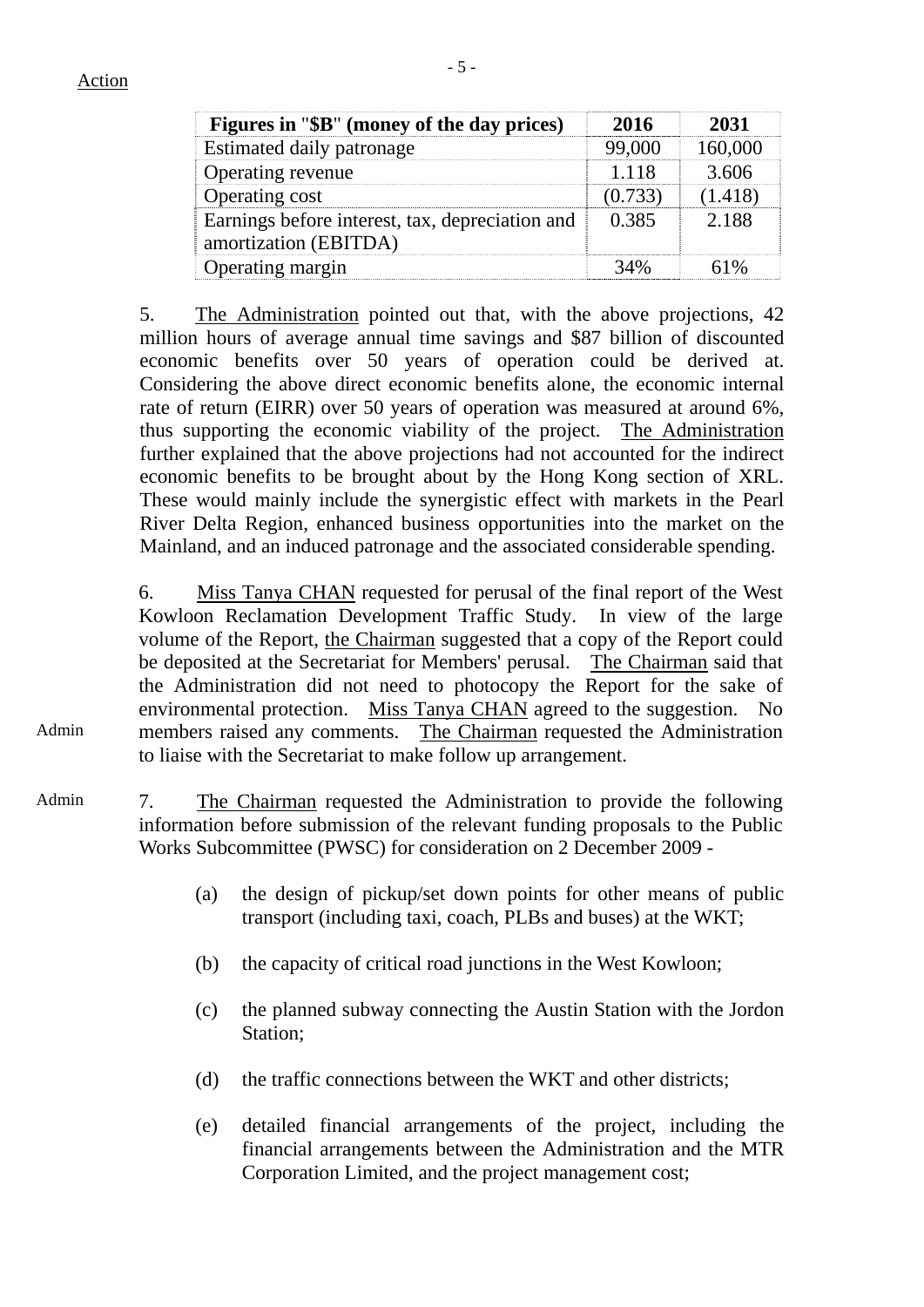- (f) the projected and actual EIRR in respect of other projects such as the Hong Kong International Airport, the Hong Kong-Shenzhen Western Corridor, and the projected EIRR in respect of other projects such as the Hong Kong-Zhuhai-Macao Bridge and the New Cruise Terminal at Kai Tak;
- (g) the projected economic benefits and patronage;
- (h) the environmental benefits of the XRL; and
- (i) a copy of the final report of the West Kowloon Reclamation Development Traffic Study which should be deposited at the LegCo Secretariat.

*(Post-meeting note: The following three supplementary papers provided by the Administration were issued to members vide LC Paper No. CB(1)503/09-10(01)-(03) on 27 November 2009 -* 

- *(a) Funding Arrangement of the Hong Kong section of the Guangzhou-Shenzhen-Hong Kong Express Rail Link: Supplementary information on the increase in costs of the railway and non-railway works;*
- *(b) The Hong Kong section of the Guangzhou-Shenzhen-Hong Kong Express Rail Link: Patronage Forecast, Economic Benefit and Operational Viability; and*
- *(c) The Hong Kong section of the Guangzhou-Shenzhen-Hong Kong Express Rail Link: Associated traffic facilities for the West Kowloon Terminus.*

*The Administration had also deposited the final report of the West Kowloon Reclamation Development Traffic Study at the LegCo Secretariat on 30 November 2009 for members' perusal.)*

8. The Chairman said that the Administration intended to submit the current proposals to PWSC for further consideration. As no members raised any more questions, the Subcommittee agreed that the special meeting scheduled for 21 November 2009 would be cancelled.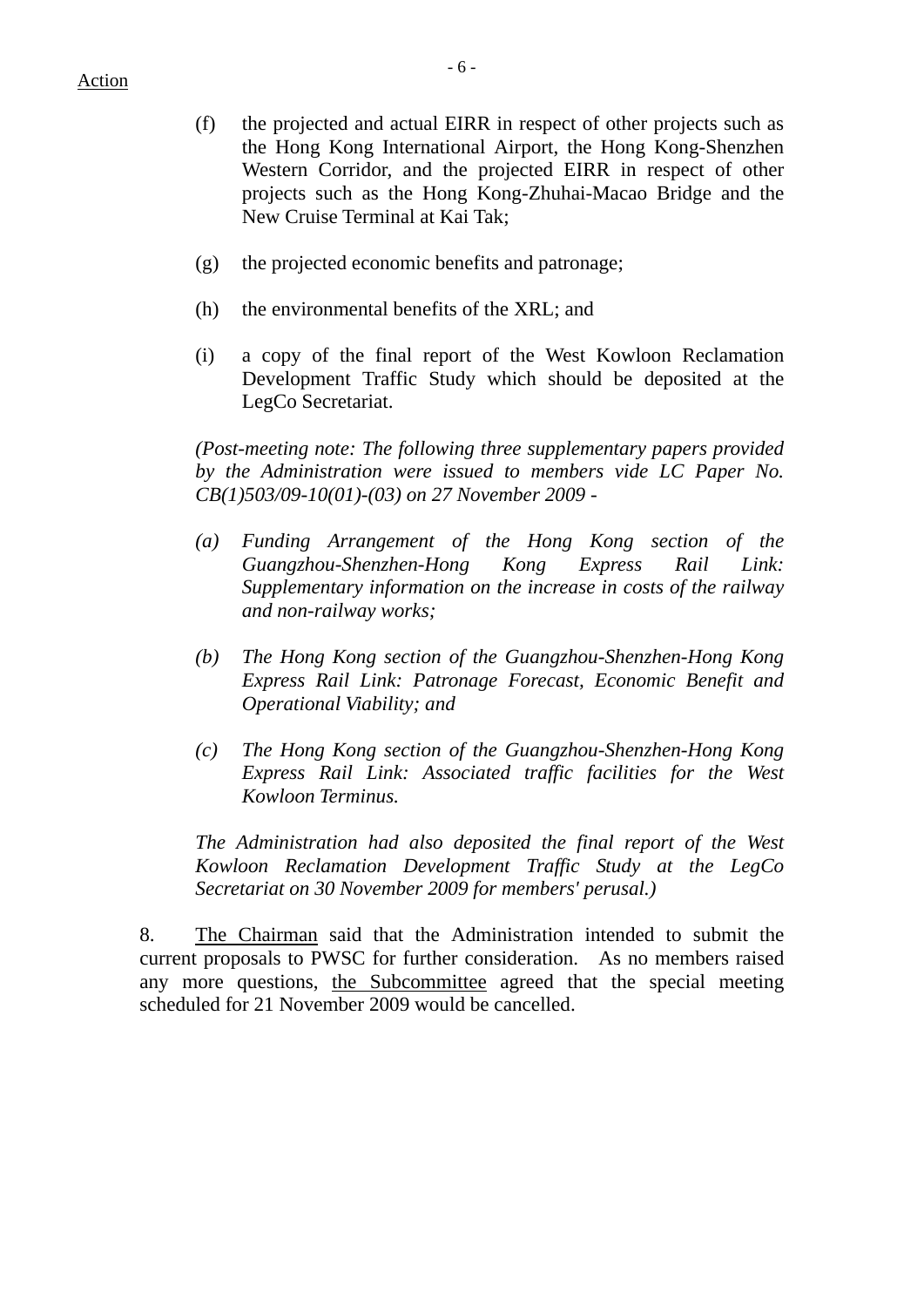# **II Any other business**

9. There being no other business, the meeting ended at 4:00 pm.

Council Business Division 1 Legislative Council Secretariat 12 March 2010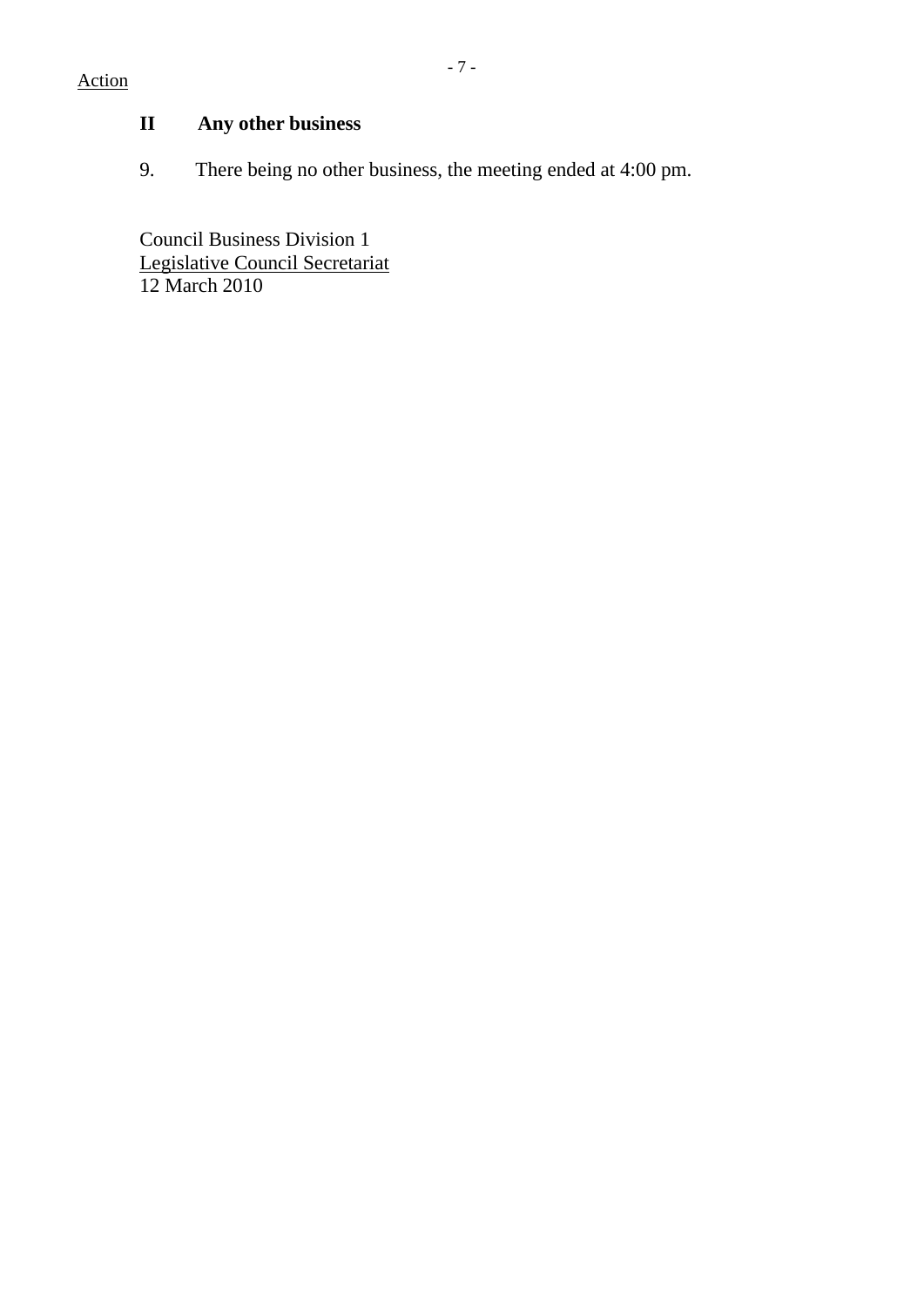### **Panel on Transport**

### **Subcommittee on Matters Relating to Railways**

### **Proceedings of the meeting on Tuesday, 17 November 2009, at 1:30 pm in the Chamber of the Legislative Council Building**

| <b>Time</b><br>marker | <b>Speaker</b>                                                                                                     | Subject(s)                                                                                                                                                                                                                                                                                                                                                                                                                                                                                                                                                                                                                                                                                                                                                                                                                                                                                                                                                                                                                             | <b>Action required</b>     |  |  |  |
|-----------------------|--------------------------------------------------------------------------------------------------------------------|----------------------------------------------------------------------------------------------------------------------------------------------------------------------------------------------------------------------------------------------------------------------------------------------------------------------------------------------------------------------------------------------------------------------------------------------------------------------------------------------------------------------------------------------------------------------------------------------------------------------------------------------------------------------------------------------------------------------------------------------------------------------------------------------------------------------------------------------------------------------------------------------------------------------------------------------------------------------------------------------------------------------------------------|----------------------------|--|--|--|
|                       | Agenda item I – Funding arrangement of the Hong Kong section of the Guangzhou-Shenzhen-Hong Kong Express Rail Link |                                                                                                                                                                                                                                                                                                                                                                                                                                                                                                                                                                                                                                                                                                                                                                                                                                                                                                                                                                                                                                        |                            |  |  |  |
| $000000 -$<br>000405  | Chairman                                                                                                           | Opening remarks                                                                                                                                                                                                                                                                                                                                                                                                                                                                                                                                                                                                                                                                                                                                                                                                                                                                                                                                                                                                                        |                            |  |  |  |
| $000406 -$<br>004030  | Administration<br><b>MTR Corporation</b><br>Limited (MTRCL)                                                        | Powerpoint presentations on the Hong Kong section of the<br>Guangzhou-Shenzhen-Hong Kong Express Rail Link (XRL)<br>(LC Paper No. CB $(1)423/09-10(01)-(03)$ ).                                                                                                                                                                                                                                                                                                                                                                                                                                                                                                                                                                                                                                                                                                                                                                                                                                                                        |                            |  |  |  |
| $004031 -$<br>004640  | Mr Andrew CHENG<br>Administration                                                                                  | Mr Andrew CHENG's concerns on the passenger forecast<br>and the technical feasibility of the proposed underpasses at<br>Canton Road and Lin Cheung Road-Austin Road West.<br>The Administration's response -<br>the technical feasibility with the underpasses was<br>(a)<br>properly backed up by the West Kowloon Reclamation<br>Development Traffic Study;<br>the present patronage projection was made based on a<br>(b)<br>base case scenario and it had not taken into account the<br>further patronage to be induced by the convenience<br>brought about by the railway; and<br>the project would be operationally viable as evidenced<br>(c)<br>by positive projections on the earnings before interest,<br>tax, depreciation and amortization and the operating<br>margin up to 2031, the concession payment of \$28.1<br>billion and time savings amounted to \$87 billion over a<br>50-year operation period, along with the associated<br>indirect economic benefits and the substantial residual<br>value of the railway. |                            |  |  |  |
| 005337                | $004641 -$ Ms LI Fung-ying<br><b>MTRCL</b><br>Administration<br>Chairman                                           | Ms LI Fung-ying's concerns on the at-grade level<br>connectivity between the West Kowloon Terminus (WKT)<br>and the Austin/Kowloon Stations.<br>The MTRCL's response that all proposed footbridges,<br>subways and at-grade walkways would measure for at least 6<br>meters in width; air-conditioned enclosure would also be<br>possible for the two footbridges connecting the WKT with<br>the southeast corner of the Elements and the south of the<br>Austin Station.<br>The Administration's response that sufficient pickup/set <b>Administration</b><br>down spaces had been reserved for other means of public                                                                                                                                                                                                                                                                                                                                                                                                                 | to<br>provide information. |  |  |  |
|                       |                                                                                                                    | transport both at the WKT and the West Kowloon Cultural (para. 7 of minutes)<br>District (WKCD).                                                                                                                                                                                                                                                                                                                                                                                                                                                                                                                                                                                                                                                                                                                                                                                                                                                                                                                                       |                            |  |  |  |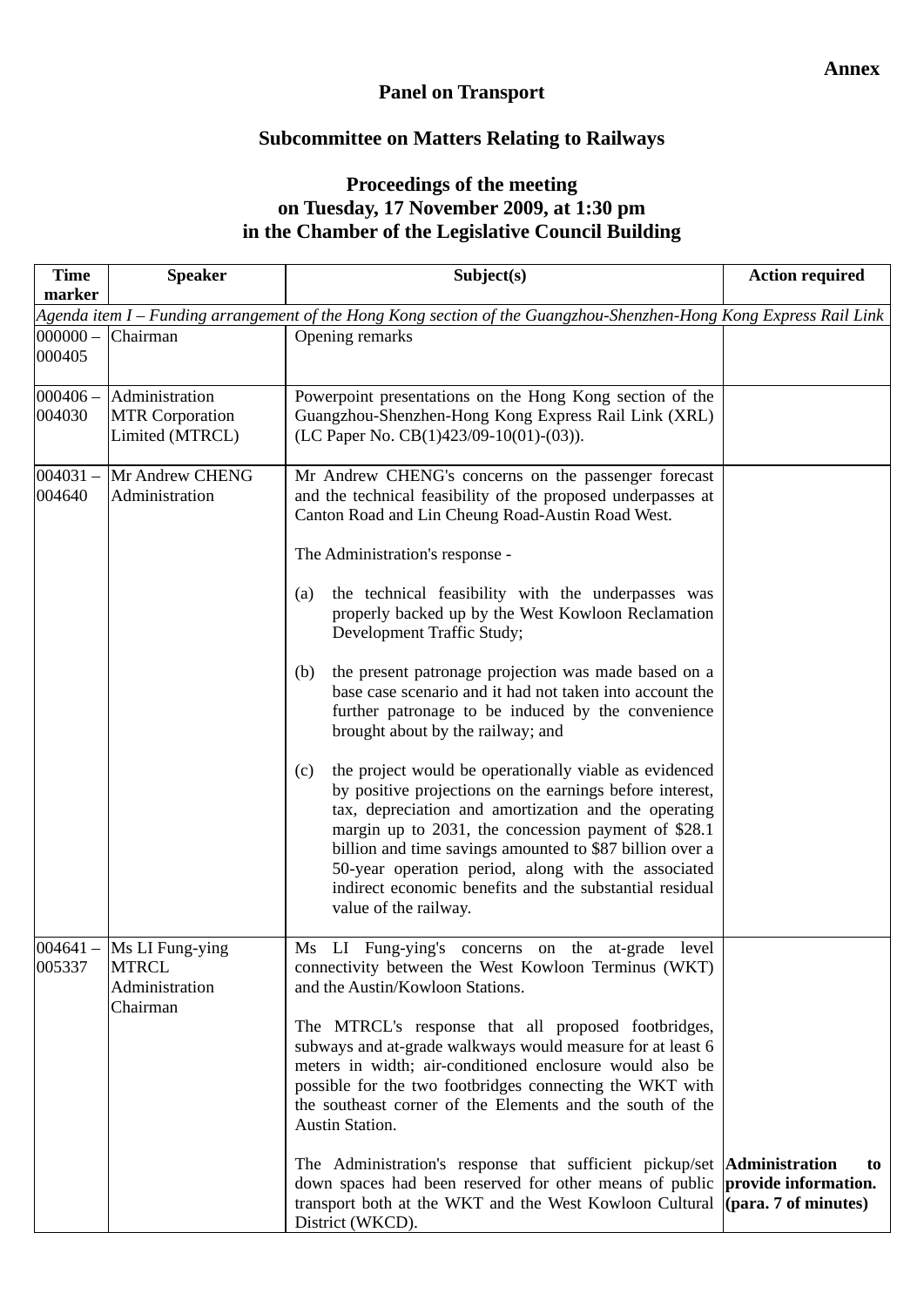| <b>Time</b><br>marker | <b>Speaker</b>                                                   | Subject(s)                                                                                                                                                                                                                                                 | <b>Action required</b>                                                                                 |
|-----------------------|------------------------------------------------------------------|------------------------------------------------------------------------------------------------------------------------------------------------------------------------------------------------------------------------------------------------------------|--------------------------------------------------------------------------------------------------------|
| $005338 -$<br>010026  | Mr CHEUNG Hok-ming<br>Administration<br><b>MTRCL</b><br>Chairman | CHEUNG Hok-ming's query<br>Mr<br>on the transport<br>connections between the eastern/western New Territories and<br>the WKT.                                                                                                                               |                                                                                                        |
|                       |                                                                  | The Administration's response that information on traffic <b>Administration</b><br>connection between the WKT and the rest of the territories<br>would be provided.                                                                                        | to<br>provide information.<br>(para. 7 of minutes)                                                     |
|                       |                                                                  | The MTRCL's response that suitable design had been<br>incorporated to enhance convenience in the use of other<br>means of public transport, as some business travellers with<br>luggage were expected to take taxis or drive their own cars<br>to the WKT. |                                                                                                        |
|                       |                                                                  | The Chairman's query and the Administration's response that<br>concessionary fares would be considered to encourage<br>commuters to go to the WKT by MTR.                                                                                                  |                                                                                                        |
| $010027 -$<br>010635  | Mr Albert CHAN<br>Administration                                 | Mr Albert CHAN's views that the projected financial return<br>of the Hong Kong section of XRL was low and his<br>suggestion that the incomes from the rental of retail shops<br>within the WKT should go to the Government.                                |                                                                                                        |
|                       |                                                                  | The Administration's response -                                                                                                                                                                                                                            |                                                                                                        |
|                       |                                                                  | reiteration of the economic benefits of the project; and<br>(a)                                                                                                                                                                                            |                                                                                                        |
|                       |                                                                  | incomes from rental of retail shops within the station<br>(b)<br>would form part of the non-fare revenue which would<br>be shared between the Government and the MTRCL in<br>a ratio of $9:1$ – a ratio that was agreed in the course of<br>rail merger.   |                                                                                                        |
| 011438                | 010636 - Mr LAU Kong-wah<br>Administration                       | Mr LAU Kong-wah's concerns on traffic congestion along<br>the Jordon Road, Canton Road and the Austin Road, and his<br>queries on the pedestrian connectivity between the WKT and<br>the Jordon Station.                                                   |                                                                                                        |
|                       |                                                                  | The Administration's response -                                                                                                                                                                                                                            |                                                                                                        |
|                       |                                                                  | measures on road widening and junction improvements<br>(a)<br>around the WKT had been planned to meet the traffic<br>needs beyond 2031; and                                                                                                                |                                                                                                        |
|                       |                                                                  | an underground subway connecting the Austin Station<br>(b)<br>with the Jordon Station was being planned, subject to<br>the support of the Yau Tsim Mong District Council.                                                                                  |                                                                                                        |
| $011439 -$<br>012206  | Miss Tanya CHAN<br>Administration<br>Chairman                    | Miss Tanya CHAN's request for reports on the financial<br>projections and the traffic impact assessment.                                                                                                                                                   | <b>Administration</b><br>to<br>deposit a copy of the<br>traffic<br>impact                              |
|                       |                                                                  | The Chairman's request and the Administration's undertaking<br>to deposit a copy of the traffic impact assessment at the<br>LegCo Secretariat for inspection by members.                                                                                   | at<br>the<br>assessment<br>LegCo<br>Secretariat<br>members'<br>for<br>perusal.<br>(para. 7 of minutes) |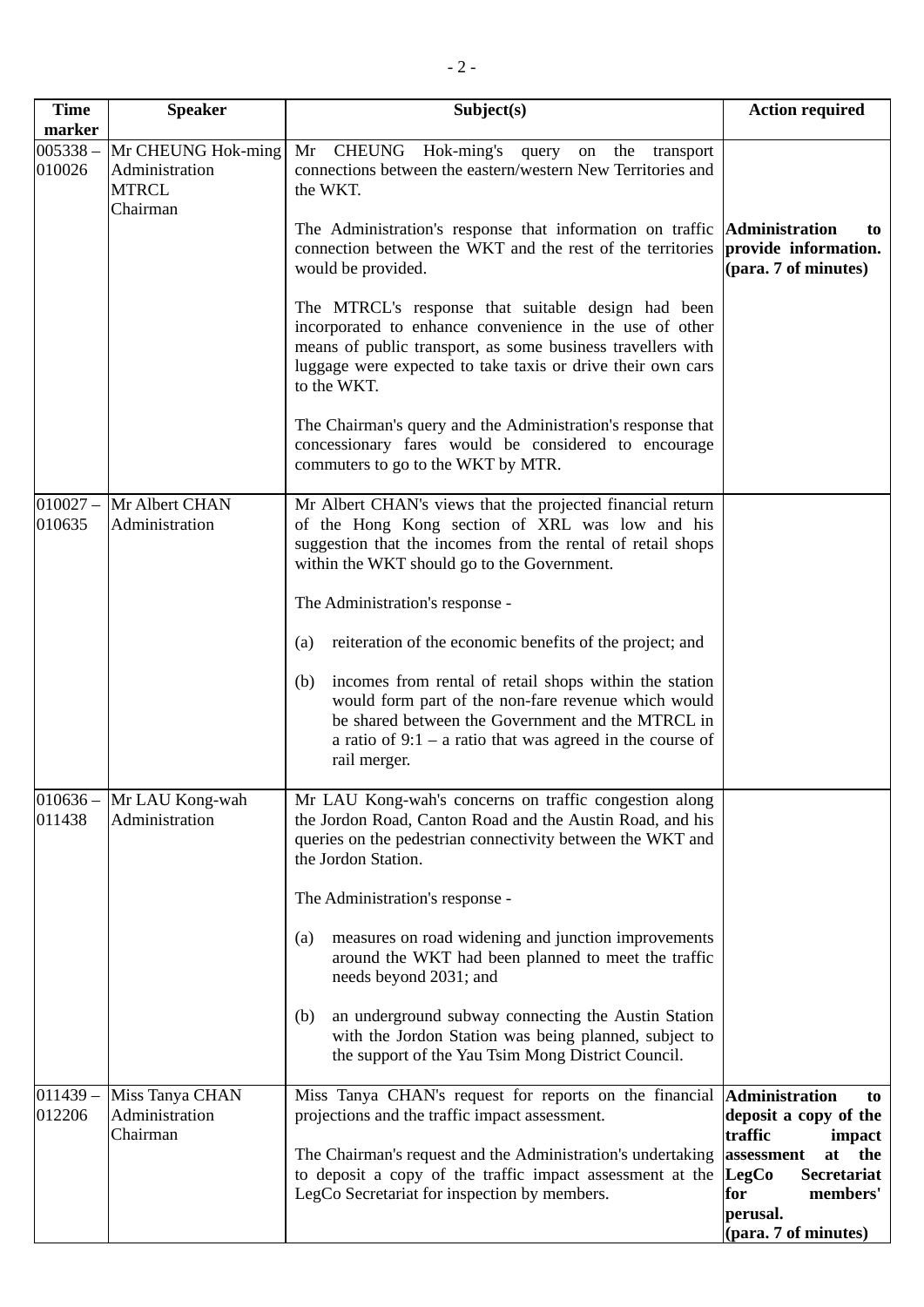| <b>Time</b><br>marker | <b>Speaker</b>                                 | Subject(s)                                                                                                                                                                                                                                                                                                                                                                              | <b>Action required</b>     |
|-----------------------|------------------------------------------------|-----------------------------------------------------------------------------------------------------------------------------------------------------------------------------------------------------------------------------------------------------------------------------------------------------------------------------------------------------------------------------------------|----------------------------|
| 012954                | 012207 - Mr Ronny TONG<br>Administration       | Mr Ronny TONG's queries on the patronage forecast and the<br>economic internal rate of return (EIRR) for the Hong Kong<br>section of XRL.<br>The Administration's explanation of the basis of the<br>patronage forecast for the Hong Kong section of XRL. It                                                                                                                            |                            |
|                       |                                                | pointed out that the EIRR had been conservatively projected<br>at 6% and would be even higher if the induced and catalytic<br>benefits were also considered.                                                                                                                                                                                                                            |                            |
| 013425                | 012955 - Mr Abraham SHEK                       | Mr Abraham SHEK's expression of support for the XRL<br>project for its economic value.                                                                                                                                                                                                                                                                                                  |                            |
| $013426 -$<br>014013  | Mr Alan LEONG<br>Administration                | Mr Alan LEONG's query on the patronage projection and his<br>request for a financial report of the Hong Kong section of<br>XRL project.                                                                                                                                                                                                                                                 |                            |
|                       |                                                | The Administration's response on the projection on the <b>Administration</b><br>patronage, and its undertaking to provide more detailed provide information.<br>financial information on operational viability.                                                                                                                                                                         | to<br>(para. 7 of minutes) |
| 014601                | $014014 -$ Ir Dr Raymond HO                    | Ir Dr Raymond HO's expression of support for the XRL<br>project for its economic value.                                                                                                                                                                                                                                                                                                 |                            |
| 014953                | $014602 -$ Mr WONG Kwok-hing<br>Administration | Mr WONG Kwok-hing's query and the Administration's<br>response that any delay in the project would defer the<br>realization of economic benefits of the project; the loss in<br>direct economic benefits to commuters in terms of savings in<br>journey time was estimated to be \$5 million per day of delay.                                                                          |                            |
| $014954 -$<br>015219  | Chairman<br>Administration                     | The Chairman's view that international trend had indicated <b>Administration</b><br>preference on railway over aviation in long-haul travels. <b>provide information.</b><br>She pointed out that the former was also found to be more $(para. 7 of minutes)$<br>environmental-friendly<br>in<br>operation<br>and<br>requested<br>information on the environmental benefits of the XRL. | to                         |
| $015220 -$<br>015726  | Mr LAU Kong-wah<br>Administration              | Mr LAU Kong-wah's queries on the concession approach<br>and the sharing of non-fare incomes.                                                                                                                                                                                                                                                                                            |                            |
|                       |                                                | The Administration's response -                                                                                                                                                                                                                                                                                                                                                         |                            |
|                       |                                                | the concession approach would be applied to the Shatin<br>(a)<br>to Central Link and the Hong Kong section of XRL<br>projects; and                                                                                                                                                                                                                                                      |                            |
|                       |                                                | non-fare incomes such as advertising and leasing of<br>(b)<br>retail shops would form part of the net profit and would<br>be shared between the Government and the MTRCL in<br>a ratio of $9:1$ – a ratio that was agreed in the course of<br>rail merger.                                                                                                                              |                            |
| $015727 -$<br>020435  | Mr Ronny TONG<br>Administration                | Mr Ronny TONG's query on whether the same economic<br>benefits would be achieved if the XRL terminus was located<br>at Kam Sheung Road, and his request for EIRR comparisons.                                                                                                                                                                                                           |                            |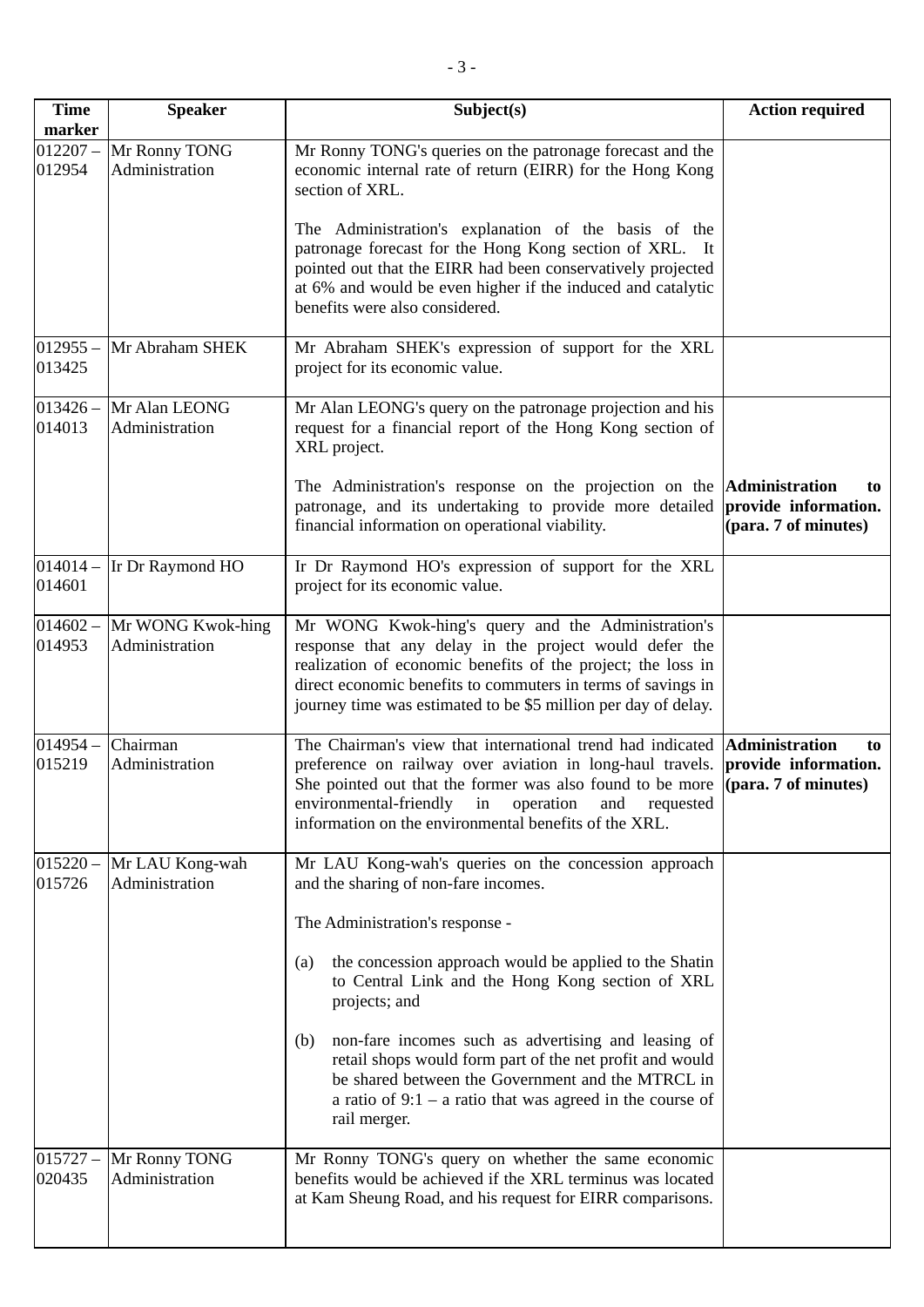| <b>Time</b><br>marker | <b>Speaker</b>                                | Subject(s)                                                                                                                                                                                                                                                                                                                                             | <b>Action required</b>                                               |
|-----------------------|-----------------------------------------------|--------------------------------------------------------------------------------------------------------------------------------------------------------------------------------------------------------------------------------------------------------------------------------------------------------------------------------------------------------|----------------------------------------------------------------------|
|                       |                                               | The Administration's reiteration on the infeasibility with the <b>Administration</b><br>Integrated Option and its undertaking to provide the<br>requested EIRR figures.                                                                                                                                                                                | to<br>provide information.<br>(para. 7 of minutes)                   |
| $020436 -$<br>021143  | Mr Albert CHAN<br>Administration<br>Chairman  | Mr Albert CHAN's queries on the remuneration to MTRCL<br>management staff in undertaking the Hong Kong section of<br>XRL project and ways to boost patronage.                                                                                                                                                                                          |                                                                      |
|                       |                                               | The Administration's response -                                                                                                                                                                                                                                                                                                                        |                                                                      |
|                       |                                               | the availability of customs and immigration clearance<br>(a)<br>facilities in Futian, Longhua, Humen and Shibi stations<br>along with a competitive fare would enhance patronage<br>of the XRL; and                                                                                                                                                    |                                                                      |
|                       |                                               | the entire project management cost for the design and<br>(b)<br>construction of both railway and non-railway works<br>represented about 7.3% of the cost of the relevant<br>works entrusted to MTRCL plus contingency; the<br>standard rate for project management cost for<br>entrustment of works between the Government and the<br>MTRCL was 16.5%. |                                                                      |
|                       |                                               | The Chairman's request and the Administration's undertaking  Administration<br>to provide information on the financial arrangements<br>between the Administration and the MTRCL, with details on (para. 7 of minutes)<br>project management cost to the MTRCL.                                                                                         | to<br>provide information.                                           |
| $021144 -$<br>021319  | Ir Dr Raymond HO                              | Ir Dr Raymond HO's objection to a suggestion of further<br>working out comparisons between the West Kowloon Option<br>and the Integrated Option in terms of economic benefits.                                                                                                                                                                         |                                                                      |
| 021815                | 021320 - Mr Andrew CHENG<br>Administration    | Mr Andrew CHENG's request for detailed information on<br>the capacity of critical road junctions in the West Kowloon<br>and the projected economic benefits and patronage.                                                                                                                                                                             |                                                                      |
|                       |                                               | The Administration's undertaking to provide the requested<br>information.                                                                                                                                                                                                                                                                              | Administration<br>to<br>provide information.<br>(para. 7 of minutes) |
| $021816 -$<br>022522  | Mr LAU Kong-wah<br>Administration<br>Chairman | Mr LAU Kong-wah's request for information on the<br>proposed connection between the Austin Station and the<br>Jordan Station, and his queries on the depth of other MTR<br>railways and the possible involvement of the Urban Renewal<br>Authority in the redevelopment of the Tai Kok Tsui district.<br>The Administration's response -               |                                                                      |
|                       |                                               | information on the planned subway connecting the <b>Administration</b><br>(a)<br>Austin Station with the Jordon Station would be<br>provided;                                                                                                                                                                                                          | to<br>provide information.<br>(para. 7 of minutes)                   |
|                       |                                               | the concerns of the affected Tai Kok Tsui residents<br>(b)<br>would be followed up and addressed; and                                                                                                                                                                                                                                                  |                                                                      |